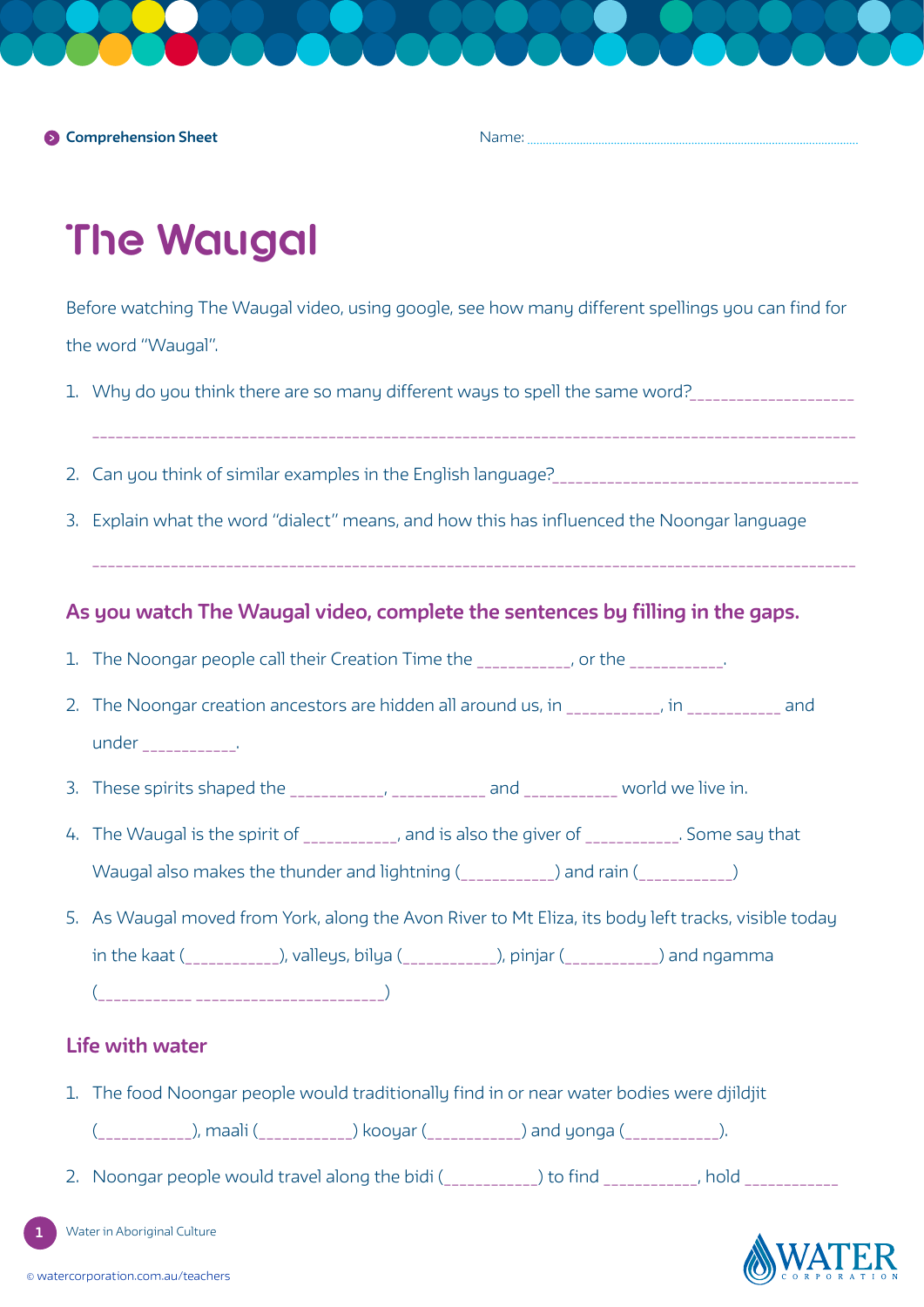#### **Comprehension Sheet**

and have \_\_\_\_\_\_\_\_\_\_\_\_\_\_\_\_\_\_\_\_\_. Their name for Perth is \_\_\_\_\_\_\_\_\_\_\_\_.

### **Life without water**

- 1. In Birak (example 1), when water was harder to find, Noongar people would dig  $\blacksquare$ and and to find groundwater.
- 2. By following \_\_\_\_\_\_\_\_\_\_\_, \_\_\_\_\_\_\_\_\_\_\_ and even \_\_\_\_\_\_\_\_\_\_\_, Noongar people would find rockpools and waterholes.
- 3. If water was not drinkable, it was through leaves and reeds and carried in \_\_\_\_\_\_\_\_\_\_\_\_\_\_\_\_\_\_\_\_\_\_\_\_.
- 4. The Noongar people have a cultural responsibility to \_\_\_\_\_\_\_\_\_\_\_\_\_\_\_\_\_\_\_\_\_\_\_\_\_ and respect the \_\_\_

### **Following viewing of the video**

- 1. Why do you think story telling is so important to Aboriginal culture? \_\_\_\_\_\_\_\_\_\_\_\_\_\_\_\_\_\_\_\_\_\_\_\_\_\_\_\_
- 2. Why did the Waugal's journey end near Fremantle, and not continue to the ocean? \_\_\_\_\_\_\_\_\_\_\_\_\_\_\_\_
- 3. Explain the important lesson which is woven into the story about not drinking or swimming in the water when the Waugal is swimming around? \_\_\_\_\_\_\_\_\_\_\_\_\_\_\_\_\_\_\_\_\_\_\_\_\_\_\_\_\_\_\_\_\_\_\_\_\_\_\_\_\_\_\_\_\_\_

\_\_\_\_\_\_\_\_\_\_\_\_\_\_\_\_\_\_\_\_\_\_\_\_\_\_\_\_\_\_\_\_\_\_\_\_\_\_\_\_\_\_\_\_\_\_\_\_\_\_\_\_\_\_\_\_\_\_\_\_\_\_\_\_\_\_\_\_\_\_\_\_\_\_\_\_\_\_\_\_\_\_\_\_\_\_\_\_\_\_\_\_\_\_\_\_\_\_\_\_\_\_\_\_\_\_\_

 $\mathcal{L}_\mathcal{L} = \mathcal{L}_\mathcal{L} = \mathcal{L}_\mathcal{L} = \mathcal{L}_\mathcal{L} = \mathcal{L}_\mathcal{L} = \mathcal{L}_\mathcal{L} = \mathcal{L}_\mathcal{L} = \mathcal{L}_\mathcal{L} = \mathcal{L}_\mathcal{L} = \mathcal{L}_\mathcal{L} = \mathcal{L}_\mathcal{L} = \mathcal{L}_\mathcal{L} = \mathcal{L}_\mathcal{L} = \mathcal{L}_\mathcal{L} = \mathcal{L}_\mathcal{L} = \mathcal{L}_\mathcal{L} = \mathcal{L}_\mathcal{L}$ 

4. What lessons can we learn from this video, and adopt today to ensure the sustainability of our water sources? \_\_\_\_\_\_\_\_\_\_\_\_\_\_\_\_\_\_\_\_\_\_\_\_\_\_\_\_\_\_\_\_\_\_\_\_\_\_\_\_\_\_\_\_\_\_\_\_\_\_\_\_\_\_\_\_\_\_\_\_\_\_\_\_\_\_\_\_\_\_\_\_\_\_\_\_\_\_\_\_\_

\_\_\_\_\_\_\_\_\_\_\_\_\_\_\_\_\_\_\_\_\_\_\_\_\_\_\_\_\_\_\_\_\_\_\_\_\_\_\_\_\_\_\_\_\_\_\_\_\_\_\_\_\_\_\_\_\_\_\_\_\_\_\_\_\_\_\_\_\_\_\_\_\_\_\_\_\_\_\_\_\_\_\_\_\_\_\_\_\_\_\_\_\_\_\_\_\_\_\_\_\_\_\_\_\_\_\_